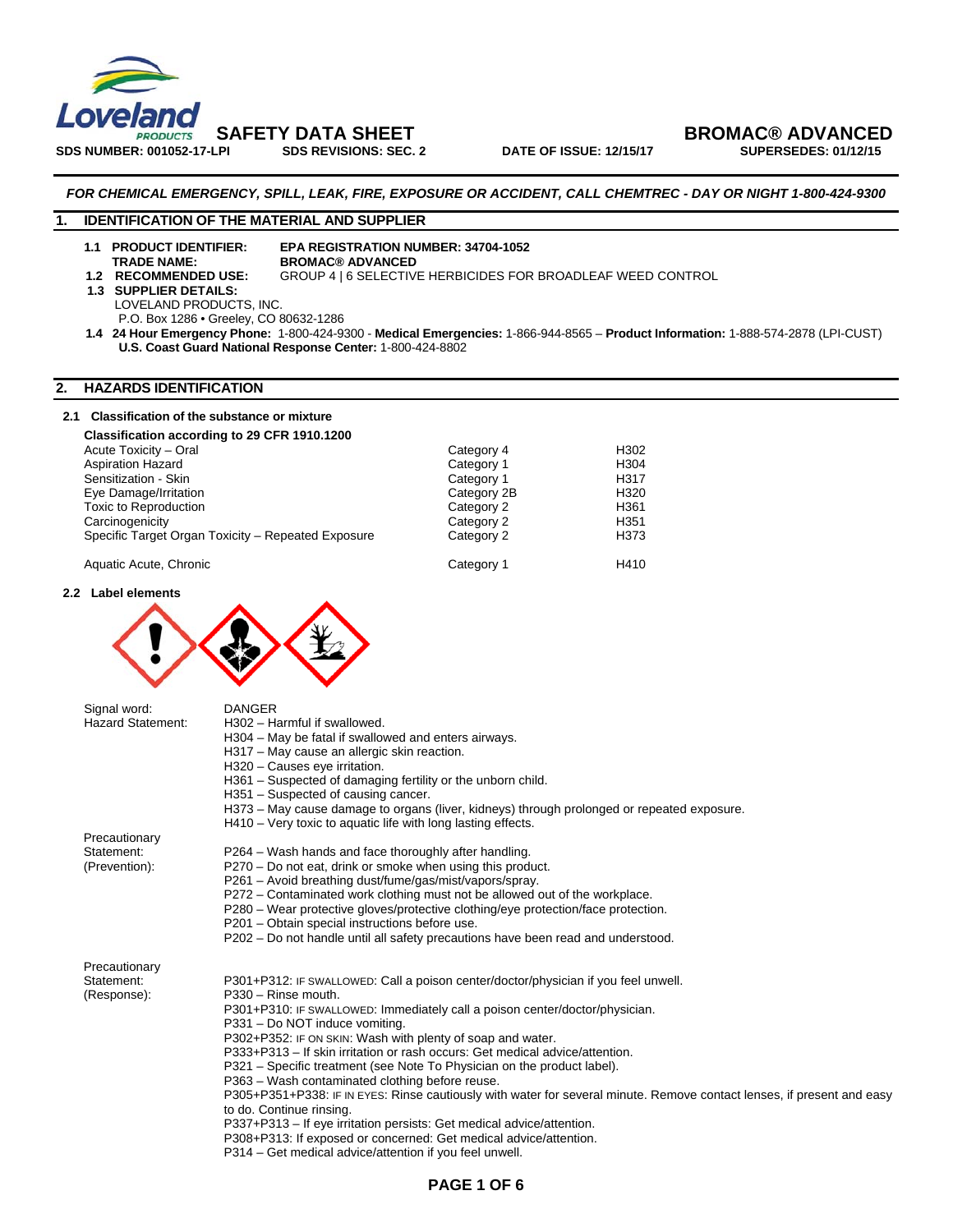



**Precautionary** Statement:<br>(Storage):

P405 – Store locked up.

 Precautionary Statement:<br>(Disposal):

P501 – Dispose of contents/container according to local, state and federal requirements.

#### **2.3 Other hazards**

None known

### **3. COMPOSITION, INFORMATION ON INGREDIENTS**

#### **3.1 Substances**

#### **3.2 Mixtures**

#### **Classification according to 29 CFR 1910.1200**

| Chemical Name:                  | CAS No.             | Concentration<br>[%] |
|---------------------------------|---------------------|----------------------|
| Isooctyl ester of MCPA          | 29450-45-1          | $33 - 35$            |
| Bromoxynil octanoate            | 1689-99-2           | $17.8 - 19.4$        |
| Bromoxynil heptanoate           | 56634-95-8          | $17.2 - 18.6$        |
| Solvent Naphtha, Heavy Aromatic | 64742-94-5          | $10.6 - 11.7$        |
| 1-Methylnaphthalene             | $90-12-0$           | <3                   |
| 2-Methylnaphthalene             | $91 - 57 - 6$       | $<$ 5                |
| Naphthalene                     | $91 - 20 - 3$       | < 0.1                |
| *Other ingredients              | <b>Trade Secret</b> | <b>Trade Secret</b>  |

\*Ingredients not specifically listed are non-hazardous or are to be considered proprietary or confidential business information per 29 CFR 1910.1200(i)

#### **4. FIRST AID MEASURES**

#### **4.1 Description of First Aid Measures**

General Advice: Get medical attention if symptoms occur.

| If swallowed:           | Call a poison control center or doctor immediately for treatment advice. Have person sip a glass of water if able to swallow.<br>Do not induce vomiting unless told to do so by a poison control center or doctor. Do not give anything by mouth to an<br>unconscious person.                                                  |
|-------------------------|--------------------------------------------------------------------------------------------------------------------------------------------------------------------------------------------------------------------------------------------------------------------------------------------------------------------------------|
| If on skin or clothing: | Take off contaminated clothing. Rinse skin immediately with plenty of water for 15-20 minutes. Call a poison control center<br>or doctor for treatment advice.                                                                                                                                                                 |
| If in eyes:             | Hold eye open and rinse slowly and gently with water for 15-20 minutes. Remove contact lenses, if present, after the first 5<br>minutes, then continue rinsing eye. Call a poison control center or doctor for treatment advice.                                                                                               |
| If inhaled:             | Move person to fresh air. If person is not breathing, call 911 or an ambulance, then give artificial respiration, preferably<br>mouth-to-mouth if possible. Call a poison control center or doctor for further treatment advice.                                                                                               |
| 4.2                     | Most Important Symptoms and Effects, Acute and Delayed                                                                                                                                                                                                                                                                         |
| Symptoms:               | Minimally irritating to the eye. Vapors and mist may cause irritation. Slightly irritating to the skin. Prolonged or frequently<br>repeated skin contact may cause allergic reactions in some individuals. Harmful or fatal if swallowed - Aspiration hazard.<br>Suspected of causing cancer and adverse reproductive effects. |

#### **4.3 Immediate Medical Attention and Special Treatment**

Treatment: Immediate medical attention is required for ingestion. There is no specific antidote. Treat symptomatically.  **FOR A MEDICAL EMERGENCY INVOLVING THIS PRODUCT CALL: 1-866-944-8565**  Take container, label or product name with you when seeking medical attention.

**NOTES TO PHYSICIAN:** May pose and aspiration pneumonia hazard. Contains petroleum distillate.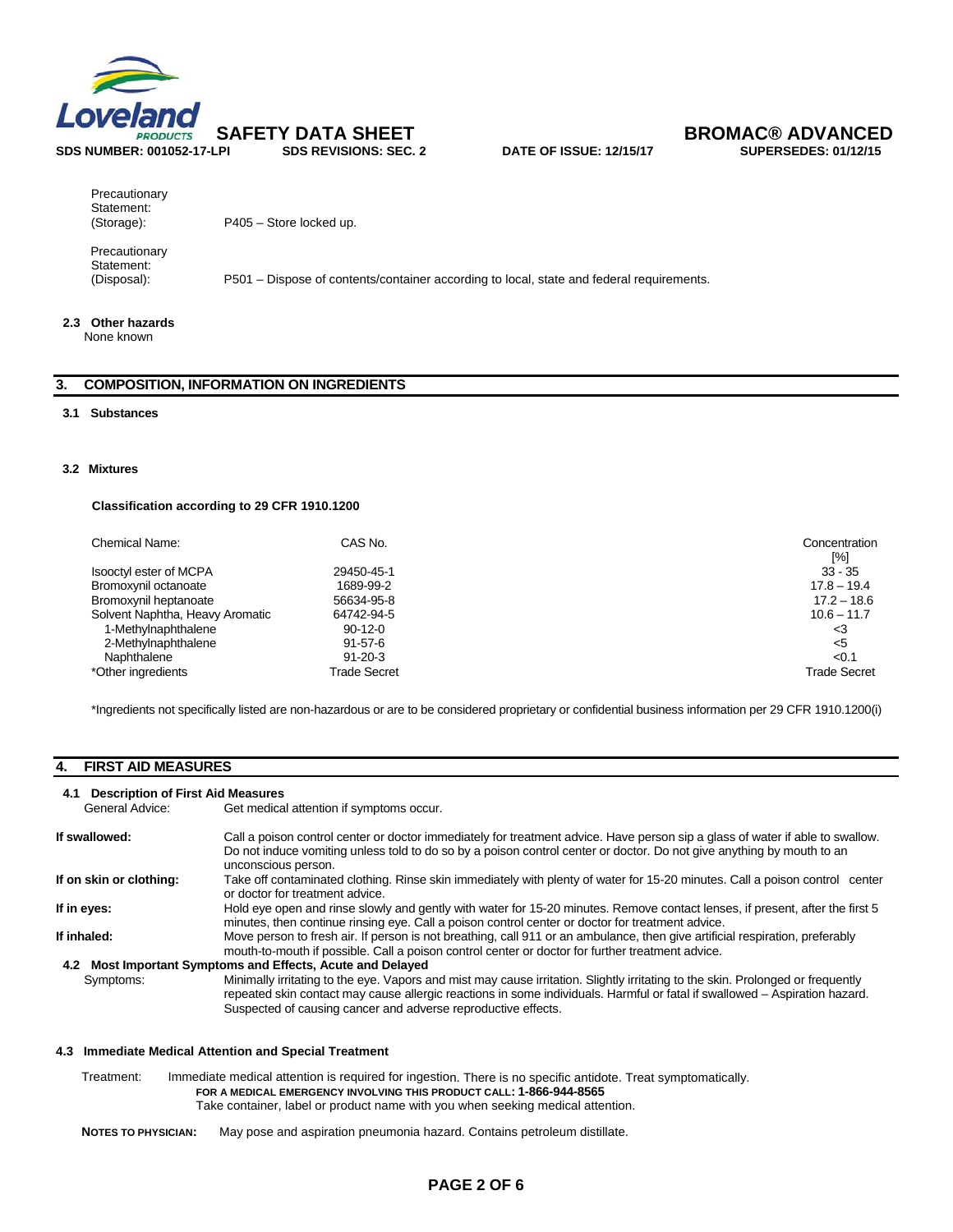



## **5. FIRE FIGHTING MEASURES 5.1 EXTINGUISHING MEDIA:**<br>Suitable Extinguishing Media: Use medium appropriate to surrounding fire. Dry chemical, carbon dioxide  $(CO<sub>2</sub>)$ , alcohol foam, foam, water spray or fog. **5.2 SPECIAL HAZARDS ARISING FROM THE SUBSTANCE OR MIXTURE:**<br>Specific Hazards During Firefighting: May produce gases such as May produce gases such as hydrogen chloride, other chlorine compounds, hydrogen bromide gas, oxides of nitrogen and oxides of carbon. **5.3 SPECIAL PROTECTIVE EQUIPMENT AND PRECAUTIONS FOR FIREFIGHTERS**  Special Protective Equipment for Firefighters: Self-contained breathing apparatus and full protective gear should be worn in fighting large fires involving chemicals. Use water spray to keep fire exposed containers cool. Keep people away. Isolate fire and deny unnecessary entry. **6. ACCIDENTAL RELEASE MEASURES 6.1 PERSONAL PRECAUTIONS, PROTECTIVE EQUIPMENT AND EMERGENCY PROCEDURES**  Personal Precautions: Avoid inhalation of mists and vapors, and contact with skin and eyes. Ensure adequate ventilation. Wear suitable protective clothing. **6.2 ENVIRONMENTAL PRECAUTIONS**<br> **Environmental Precautions:** This pesticide is toxic to fish and wildlife, and may be toxic to aquatic invertebrates and aquatic plants. Drift and runoff may be hazardous to aquatic organisms in water adjacent to treated areas. The active ingredient in this product can be persistent for several months or longer. Do not apply directly to water or to areas where surface water is present or to intertidal areas below the mean high water mark, or other sensitive areas that may be exposed to spray drift. Do not contaminate water when disposing of equipment washwaters or rinsate. **6.3 METHODS AND MATERIALS FOR CONTAINMENT AND CLEAN-UP**  Methods for Clean-Up: Absorb and/or contain spill with inert material, then place in a suitable container. Check local, state and federal regulations for proper disposal. Never return spills to original containers for re-use. **CAUTION:** Keep spills and cleaning runoff out of municipal sewers and open bodies of water. **7. HANDLING AND STORAGE 7.1 PRECAUTIONS FOR SAFE HANDLING:**  Do not breathe mist, vapors or spray. Wash hands before eating, drinking, chewing gum, using tobacco or using the toilet. Remove clothing immediately if pesticide gets inside. Then wash thoroughly and put on clean clothing. Remove PPE immediately after handling this product. Wash the outside of gloves before removing. As soon as possible, wash thoroughly and change into clean clothing. **7.2 CONDITIONS FOR SAFE STORAGE:**  Requirements for Storage Areas and Containers: Store at temperatures below 100°F (37.8°C) If allowed to freeze, remix before reusing. Do not contaminate water, food or feed by storage or disposal. **8. EXPOSURE CONTROLS / PERSONAL PROTECTION**

| <b>8.1 CONTROL PARAMETERS:</b>      |
|-------------------------------------|
| <b>OCCUPATIONAL EXPOSURE LIMITS</b> |

 **U.S. Workplace Exposure Level (ACGIH) TLVs** 

| Components                                                                                                                                                                                                                         | Type                                                 | Value                |  |
|------------------------------------------------------------------------------------------------------------------------------------------------------------------------------------------------------------------------------------|------------------------------------------------------|----------------------|--|
| Naphthalene                                                                                                                                                                                                                        | <b>TWA</b>                                           | 10 ppm (skin)        |  |
| 1-Methylnaphthalene                                                                                                                                                                                                                | <b>TWA</b>                                           | $0.5$ ppm (skin)     |  |
| 2-Methylnaphthalene                                                                                                                                                                                                                | <b>TWA</b>                                           | $0.5$ ppm (skin)     |  |
| U.S. Workplace Exposure Level (OSHA) PELs                                                                                                                                                                                          |                                                      |                      |  |
| Components                                                                                                                                                                                                                         | Type                                                 | Value                |  |
| Naphthalene                                                                                                                                                                                                                        | <b>TWA</b>                                           | 10 ppm (skin)        |  |
| <b>Biological limit values</b>                                                                                                                                                                                                     |                                                      |                      |  |
| $\bullet$ and the set of the set of the set of the set of the set of the set of the set of the set of the set of the set of the set of the set of the set of the set of the set of the set of the set of the set of the set of the | <b>ACGIH Biological Exposure Indices</b><br>$\cdots$ | $\sim$ $\sim$ $\sim$ |  |

| Components            | Value | Specimen |
|-----------------------|-------|----------|
| ⊧available<br>No data |       |          |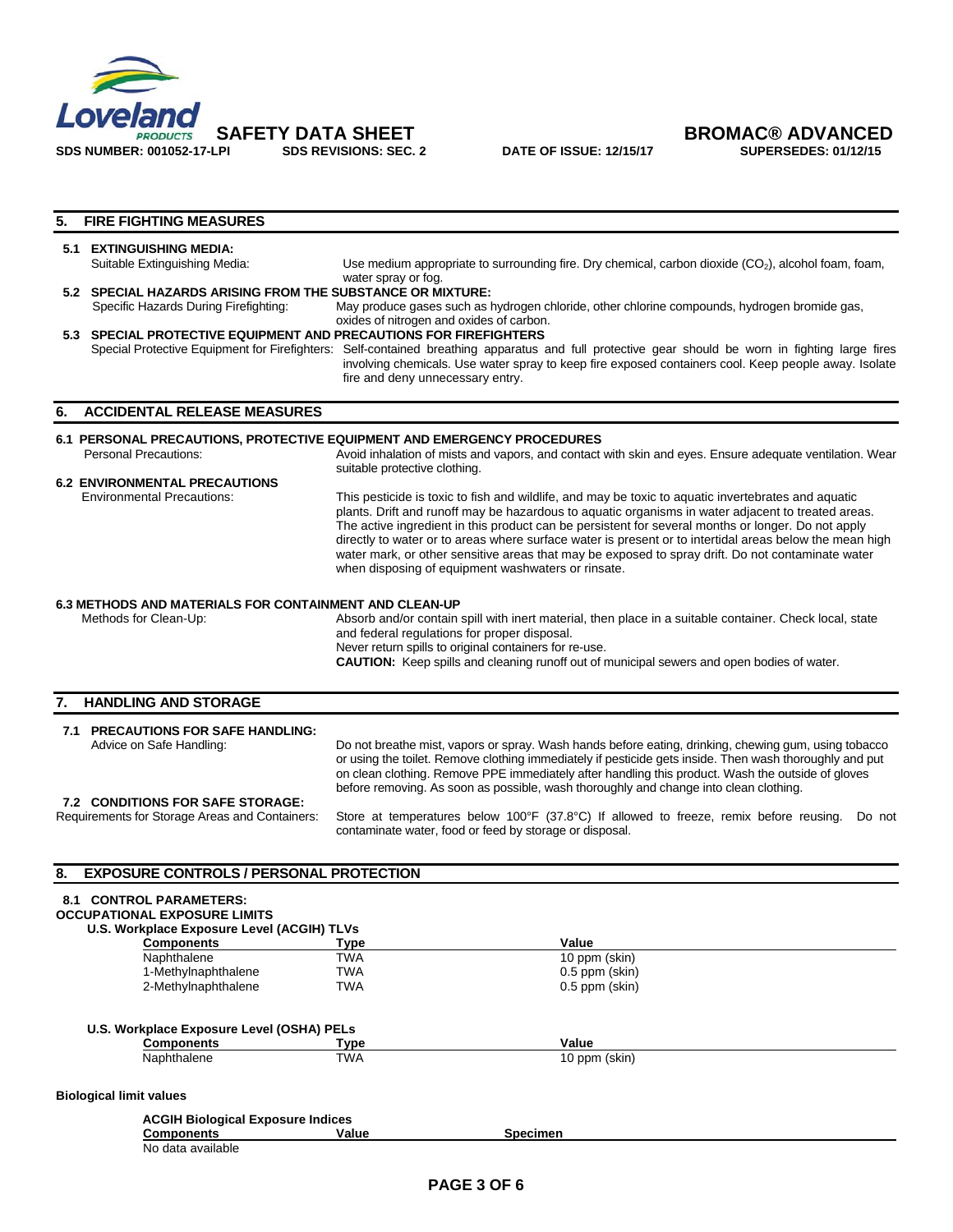

**SDS NUMBER: 001052-17-LPI SDS REVISIONS: SEC. 2 DATE OF ISSUE: 12/15/17 SUPERSEDES: 01/12/15** 

 **SAFETY DATA SHEET BROMAC® ADVANCED** 

#### **8.2 EXPOSURE CONTROLS:**

**Engineering Measures**  When engineering controls are indicated by specific use conditions or a potential for excessive exposure, use local exhaust ventilation at the point of generation or engineering controls specific to the task at hand (refer to product labeling for specific information).  **Individual Protection Measures:** Eye / Face Protection: Goggles or shielded safety glasses are recommended. Long-sleeved shirt and long pants. Chemical-resistant gloves. Shoes plus socks. Chemical resistant apron (for mixers loaders, and cleaners). Respiratory Protection: Not normally required, if vapors or dusts exceed acceptable levels, wear a MSHA/NIOSH approved dust mist filtering respirator with any N, R, P, or HE filter. If respirators are used, a program should be in place to assure compliance with 29 CFR 1910.134, the OSHA Respiratory Protection standard. Wear air supplied respiratory protection if exposure concentrations are unknown.

#### **9. PHYSICAL AND CHEMICAL PROPERTIES**

| 9.1                                                           | APPEARANCE:                                                        | Liquid.                                                                                                        |  |  |  |
|---------------------------------------------------------------|--------------------------------------------------------------------|----------------------------------------------------------------------------------------------------------------|--|--|--|
|                                                               | ODOR:                                                              | Pungent.                                                                                                       |  |  |  |
|                                                               | ODOR THRESHOLD:                                                    | No data available.                                                                                             |  |  |  |
|                                                               | COLOR:                                                             | Transparent brown.                                                                                             |  |  |  |
|                                                               | pH:                                                                | 3.61 (1% solution)                                                                                             |  |  |  |
|                                                               | MELTING POINT / FREEZING POINT: No data available                  |                                                                                                                |  |  |  |
|                                                               | <b>BOILING POINT:</b>                                              | No data available                                                                                              |  |  |  |
|                                                               |                                                                    | 227 °F (108.3 °C).                                                                                             |  |  |  |
|                                                               | FLAMMABILILITY (solid, gas): No data available.                    |                                                                                                                |  |  |  |
|                                                               | UPPER / LOWER FLAMMABILITY OR EXPLOSIVE LIMITS: No data available. |                                                                                                                |  |  |  |
|                                                               | VAPOR PRESSURE:                                                    | No data available.                                                                                             |  |  |  |
|                                                               | SOLUBILITY:                                                        | Soluble.                                                                                                       |  |  |  |
| PARTITION CO-EFFICIENT, n-OCTANOL / WATER: No data available. |                                                                    |                                                                                                                |  |  |  |
|                                                               | AUTO-IGNITION TEMPERATURE: No data available.                      |                                                                                                                |  |  |  |
|                                                               | DECOMPOSITION TEMPERATURE: No data available.                      |                                                                                                                |  |  |  |
|                                                               |                                                                    | VISCOSITY: (kinematic): $32.695 \text{ cSt} \text{ @ } 20 \text{ °C}$   12.750 cSt $\text{@ } 40 \text{ °C}$   |  |  |  |
|                                                               | SPECIFIC GRAVITY (Water = 1): $1.165$ g/ml                         |                                                                                                                |  |  |  |
|                                                               | DENSITY:                                                           | 9.72 lbs/gal   1.16 kg/L                                                                                       |  |  |  |
| Note:                                                         |                                                                    | These physical data are typical values based on material tested but may vary from sample to sample.            |  |  |  |
|                                                               |                                                                    | Typical values should not be construed as a quaranteed analysis of any specific lot or as specification items. |  |  |  |

#### **10. STABILITY AND REACTIVITY**

**10.1 REACTIVITY** 

- **Stable 10.2 CHEMICAL STABILITY**
- Stable under normal temperature conditions
- **10.3 POSSIBILITY OF HAZARDOUS REACTIONS**
- Will not polymerize. Reaction with oxidizers may cause fire.
- **10.4 CONDITIONS TO AVOID**
- Excessive heat. Do not store near heat of flame.
- **10.5 INCOMPATIBILE MATERIALS**
- Strong oxidizing agents. Bases and acids.
- **10.6 HAZARDOUS DECOMPOSITION PRODUCTS**

Thermal decomposition products include, but are not limited to, hydrogen chloride, hydrogen bromide gas, oxides of carbon and oxides of nitrogen.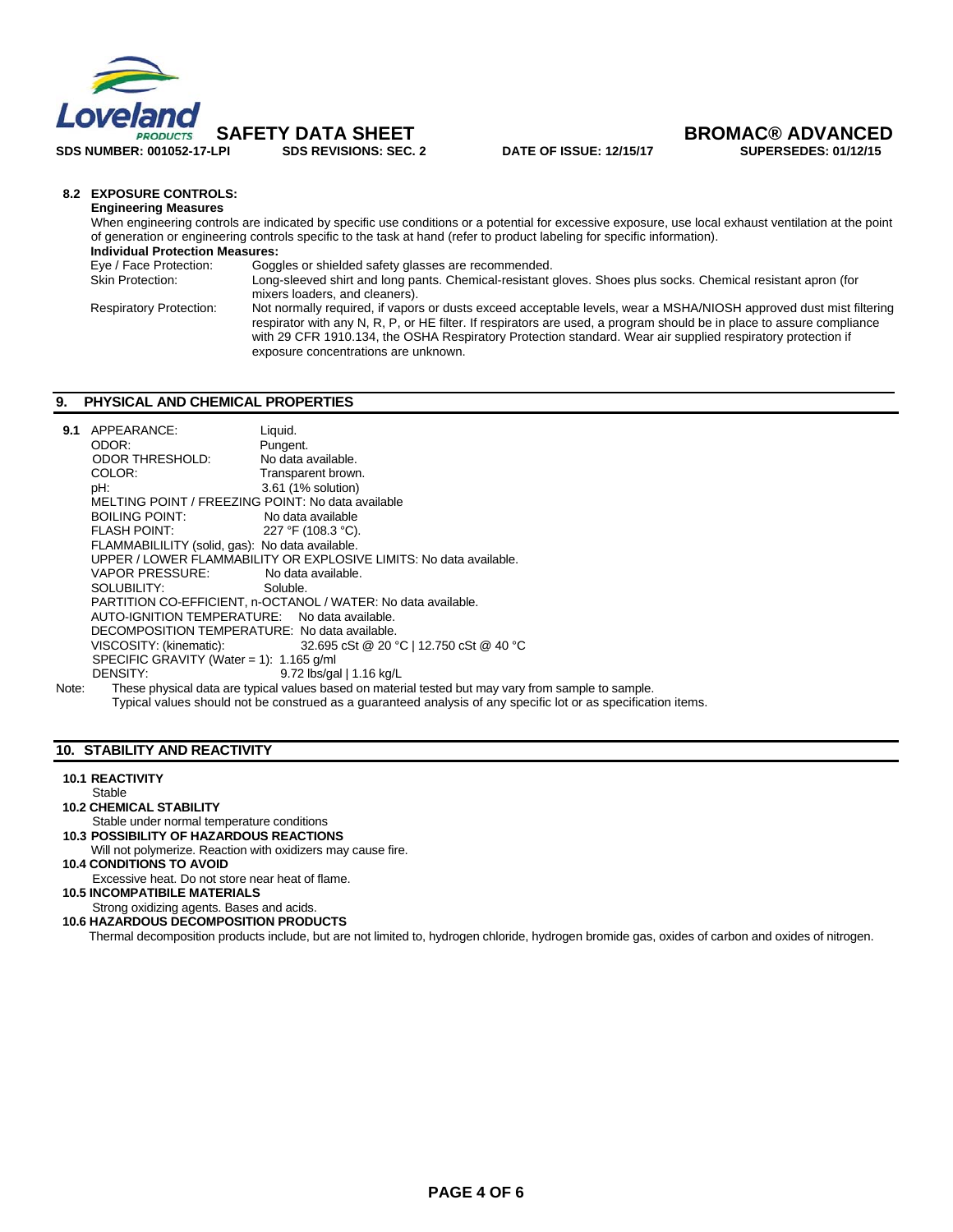

# **SAFETY DATA SHEET BROMAC® ADVANCED**

#### **11 TOXICOLOGICAL INFORMATION**

#### **11.3 LIKELY ROUTES OF EXPOSURE**

Skin contact. Eye contact. Inhalation. **LC<sub>50</sub>** (rat):  $> 2.13$  mg/L (4 HR) LD<sub>50</sub> Oral (female rat): 550 mg/kg **LD<sub>50</sub> Dermal (rabbit):** > 5,000 mg/kg **Acute Toxicity Estimates:** No data available **Skin Irritation (rabbit):** Slightly irritating.  **Eye Irritation (rabbit):** Mildly irritating.  **Specific Target Organ Toxicity:** Repeated overexposure may cause damage to liver, kidneys, blood chemistry, testes and gross motor function. **Aspiration:** May be fatal if swallowed and enters airways **Skin Sensitization (guinea pig):** May cause an allergic skin reaction. Sensitizer.  **Carcinogenicity:** ACGIH TLV-A4 (Not Classifiable as a Human Carcinogen); IARC-2B (Possibly Carcinogenic to Humans); NTP-R (Reasonably Anticipated to Be a Human Carcinogen).

 **Germ Cell Mutagenicity:** No data available **Interactive Effects:** None known

#### **12 ECOLOGICAL INFORMATION**

#### **12.3 ECOTOXICITY**

The product is very toxic to aquatic life. **Ecotoxicological Data** 

|                             | <b>Species</b> | <b>Test Results</b>                            |
|-----------------------------|----------------|------------------------------------------------|
| MCPA 2EHE                   | Rainbow trout  | $3.2 \text{ mg/L} - 96$ -hour LC <sub>50</sub> |
|                             | Bluegill       | 3.9 mg/L $-$ 96-hour LC $_{50}$                |
|                             | Daphnia Magna  | 0.28 mg/L $-$ 48-hour EC <sub>50</sub>         |
| <b>Bromoxynil Octanoate</b> | Rainbow trout  | $0.06$ mg/L $-$ 96-hour LC <sub>50</sub>       |
|                             | Bluegill       | $0.041$ mg/L $-$ 96-hour LC <sub>50</sub>      |
|                             | Daphnia Magna  | 0.046 mg/L $-$ 48-hour EC <sub>50</sub>        |
| Bromoxynil Heptanoate       | Bluegill       | 29 ppb $-$ 96-hour LC $_{50}$                  |
|                             | Daphnia Magna  | 31 ppb $-$ 48-hour $EC_{50}$                   |

Drift or runoff may adversely affect non-target plants.

Do not apply directly to water.

Do not contaminate water when disposing of equipment wash water. Do not apply when weather conditions favor drift from target area.

#### **12.2 PERSISTENCE AND DEGRADABILITY**

Biodegradability: No data available.

**12.3 BIOAČCUMULATIVE POTENTIAL**<br>Bioaccumulation: No data available.

Bioaccumulation:

**12.4 MOBILITY IN SOIL**

#### Bromoxynil is mobile and nonpersistent.

# **12.5 OTHER ADVERSE EFFECTS**

No data available.

#### **13 DISPOSAL CONSIDERATIONS**

#### **13.1 WASTE TREATMENT METHODS**

Wastes may be disposed of on site or at an approved waste disposal facility. Triple rinse (or equivalent), adding rinse water to spray tank. Offer container for recycling or dispose of in a sanitary landfill or by other procedures approved by appropriate authorities. Recycling decontaminated containers is the best option of container disposal. The Agricultural Container Recycling Council (ACRC) operates the national recycling program. To contact your state and local ACRC recycler visit the ACRC web page at http://www.acrecycle.org/. Do not contaminate water, food or feed by storage or disposal.